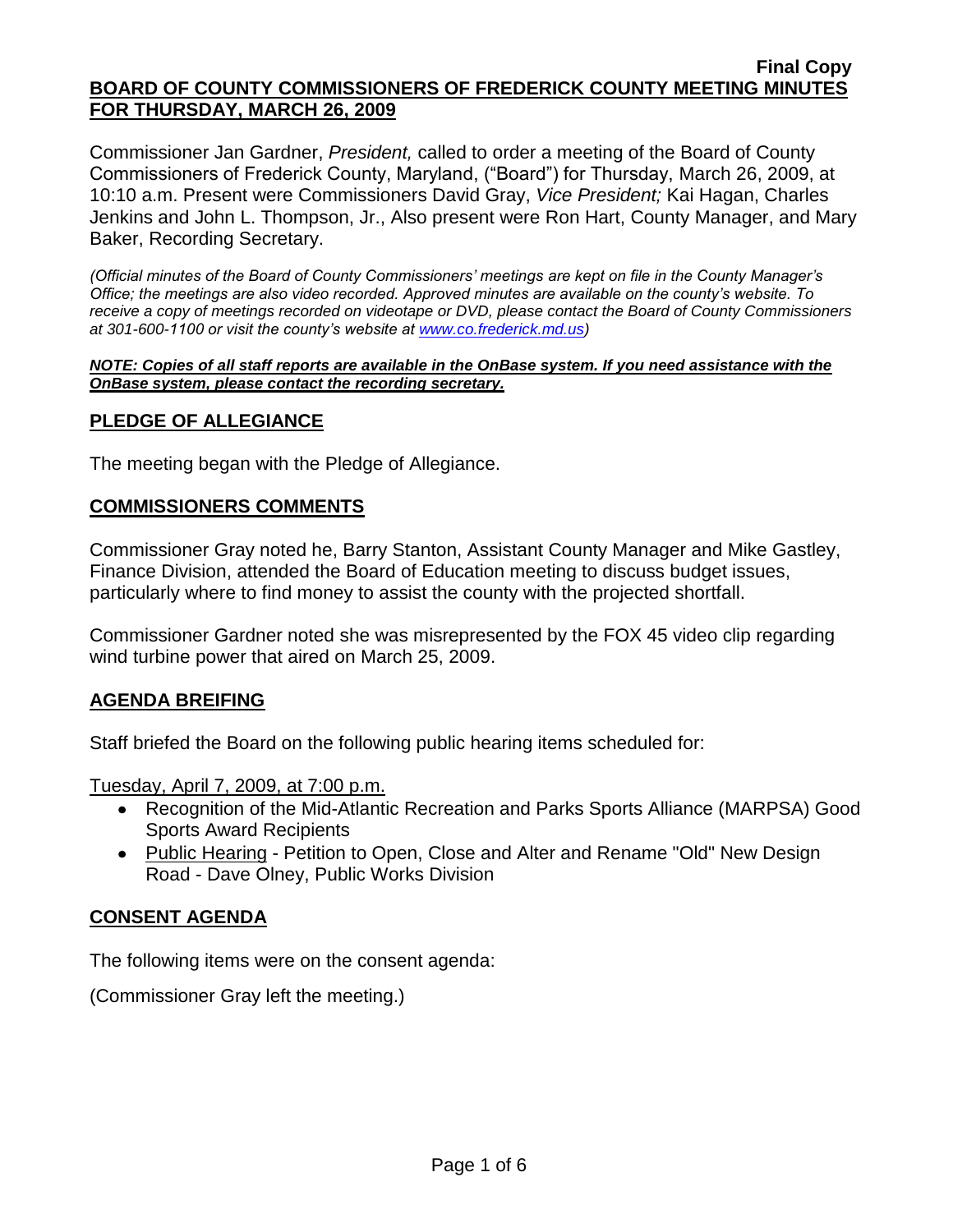## **BID AWARDS**

- 1. Purchasing Memo #09-158 Award RFP #09-03, Therapy Services for Citizens Care and Rehabilitation Center Award to: RehabCare, Inc. Award amount is based on the rates as outlined in the staff report.
- 2. Purchasing Memo #09-168 Award of Bid #09-CP-70 Reich's Ford Road Improvements, Phase I Award to: C. William Hetzer, Inc. Award amount: Estimated Amount \$4,920,650.45
- 3. Purchasing Memo #09-170 Renewal of Contract (Reference Bid #07-11) Mowing Turf **Surfaces**

 Award to: Flo's Lawn Care Ken's Lawn Care Kline's Landscape, Inc. Mountain View Lawn Service Award amount: \$168,829.00

### **BUDGET TRANSFERS**

- 1. BT-09-147, Utilities and Solid Waste Management Division (Water and Sewer)
- 2. BT-09-148, Citizens Services Division (Housing)
- 3. BT-09-149, Sheriff's Office

(Commissioner Gray entered the meeting.)

# **BOARD OF EDUCATION (BOE) EXPENSE FUND AMENDMENTS**

(Commissioner Gray entered the meeting.)

### School Construction Expense Fund Amendments

- 1. #09-11
- 2. #09-12
- 3. #09-13

# **GRANTS**

- 1. Federal Head Start Continuation Grant Pat Rosensteel and Ann Silverman, Citizens Services Division
- 2. Bell Court EmPOWER CLEAN ENERGY Grant Jenny Short, Citizens Services Division
- 3. Maryland Energy Administration EmPOWER CLEAN ENERGY Communities Grant Applications for County Buildings and Fleet - Jessica Stoner, Management Services **Division**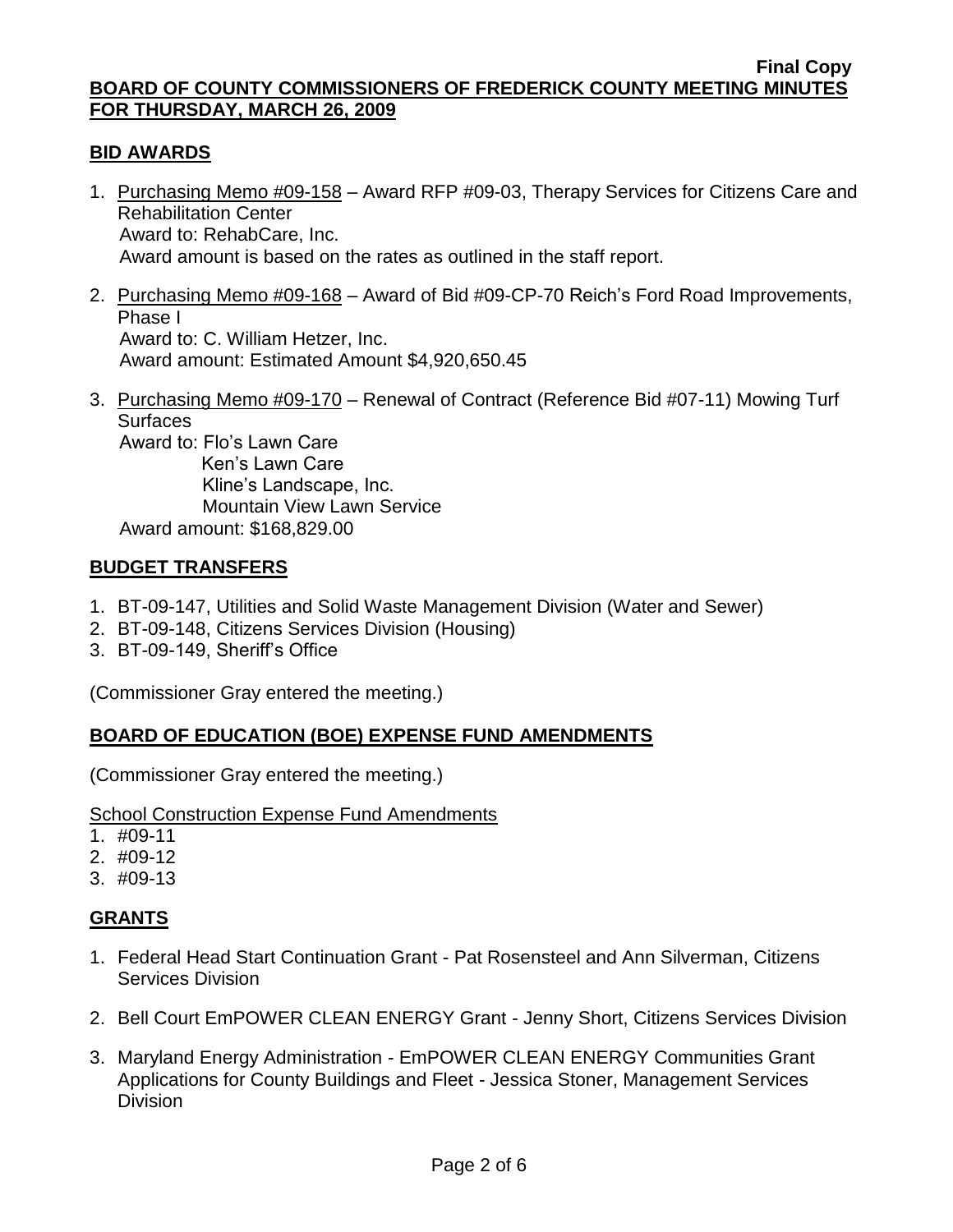- 4. Metropolitan Washington Council of Governments Transportation Land Use Connection Technical Assistance Acceptance and Approval of Budget Transfer – John Thomas, Planning Division
- 5. FFY 2008 Fire Prevention and Safety Grant Application Gene Mellin, Fire and Rescue Services Division

Commissioner Jenkins moved to pull School Construction Amendment #09-12, and for a separate vote on Grant #2.

Commissioner Gray moved to approve the consent agenda as presented with the exception of what was pulled by Commissioner Jenkins. Commissioner Hagen seconded the motion that passed 5-0.

Commissioner Hagen moved to approve Grant #2 as presented. Commissioner Gardner seconded the motion that passed 3-2 with Commissioners Jenkins and Thompson opposed.

There was consensus for no action to be taken on School Construction Amendment #09-12 at this time.

## **ADMINISTRATIVE BUSINESS**

## **Approval of Board of County Commissioners' Meeting Minutes**

The following minutes were approved as presented with one change in the spelling of Joe Caloggero's name:

- BOCC Meeting Minutes for Tuesday, February 24, 2009
- BOCC Meeting Minutes for Tuesday, February 24, 2009 (Afternoon)
- BOCC Meeting Minutes for Thursday, February 26, 2009
- Form of Statement to Close Meeting on Thursday, February 26, 2009
- Closed Session Minutes for Thursday, February 26, 2009
- Form of Statement for Open Meeting Following Closed Session on Thursday, February 26, 2009
- BOCC Meeting Minutes for Thursday, February 26, 2009 (Afternoon)

### **Purchasing Memo #09-169 – Bid #09-CP-71, Libertytown Park Concessions Building Site Improvements - Hal Good, Finance Division**

Mr. Good presented the bid award.

Commissioner Gray moved to approve staff's recommendation as presented in the staff report. Commissioner Hagen seconded the motion that passed 4-1 with Commissioner Thompson opposed.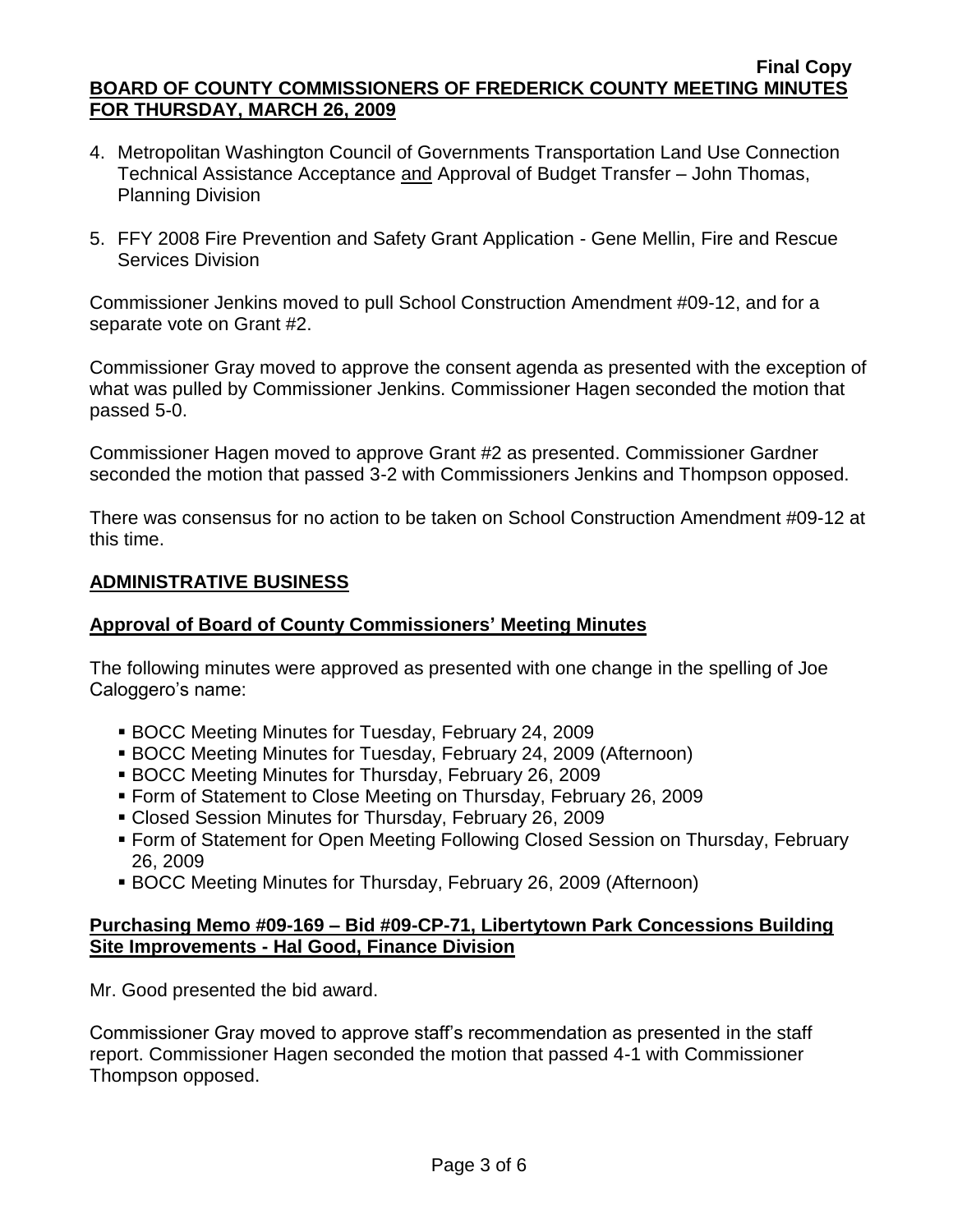## **Purchasing Memo #09-171 – Bid #09-CP-61 Adult Detention Center Y-Block Renovations Project and Budget Transfer – Hal Good, Finance Division**

Mr. Good presented the bid award.

Commissioner Gray moved to approve staff's recommendation as presented in the staff report. Commissioner Jenkins seconded the motion that passed 5-0.

## **Board of Education Non-Recurring Costs Included in the FY 2010 Budget - Mike Gastley, Finance Division**

Mr. Gastley presented qualifying non-recurring costs, which included new computer laboratories, books for the new library collection, new instruction program start up costs, capital items and other unique one-time costs. Non-recurring costs could be excluded from the calculation after the maintenance of effort baseline was satisfied.

Commissioner Gray moved to approve staff's recommendations and submit the appropriate signatures for preliminary approval to the Maryland State Department of Education by March 31, 2009. Commissioner Hagen seconded the motion that passed 5-0.

John Kroll, Finance Division, requested an amendment to the consent agenda policy to allow non-recurring costs be placed on the consent agenda.

There was consensous to place the request on a future agenda.

# **FY 2009 Operating Budget Update – Mike Gastley, Finance Division**

Mr. Gastley presented updates to the operating budget.

Commissioner Thompson moved to amend the budget to indicate in FY 2010, the Board of Education (BOE) would operate at maintenance of effort (MOE) level. Commissioner Jenkins seconded the motion that failed 2-3 with Commissioners Gardner, Gray and Hagen opposed.

Commissioner Gray moved to send a waiver of request to the Maryland State Board of Education requesting a cut of \$18 million dollars based on 50% sharing. Staff was directed to bring back the MOE for review on Monday, March 30, 2009. Commissioner Jenkins seconded the motion.

Commissioner Thompson offered a substitute motion to cut to \$9 million dollars below the MOE. Commissioner Hagen seconded the motion that passed 4-1 with Commissioner Jenkins opposed.

Commissioner Gray moved to approve the updates as presented except the request of the potential balance from the BOE regarding the Linganore and West Frederick High School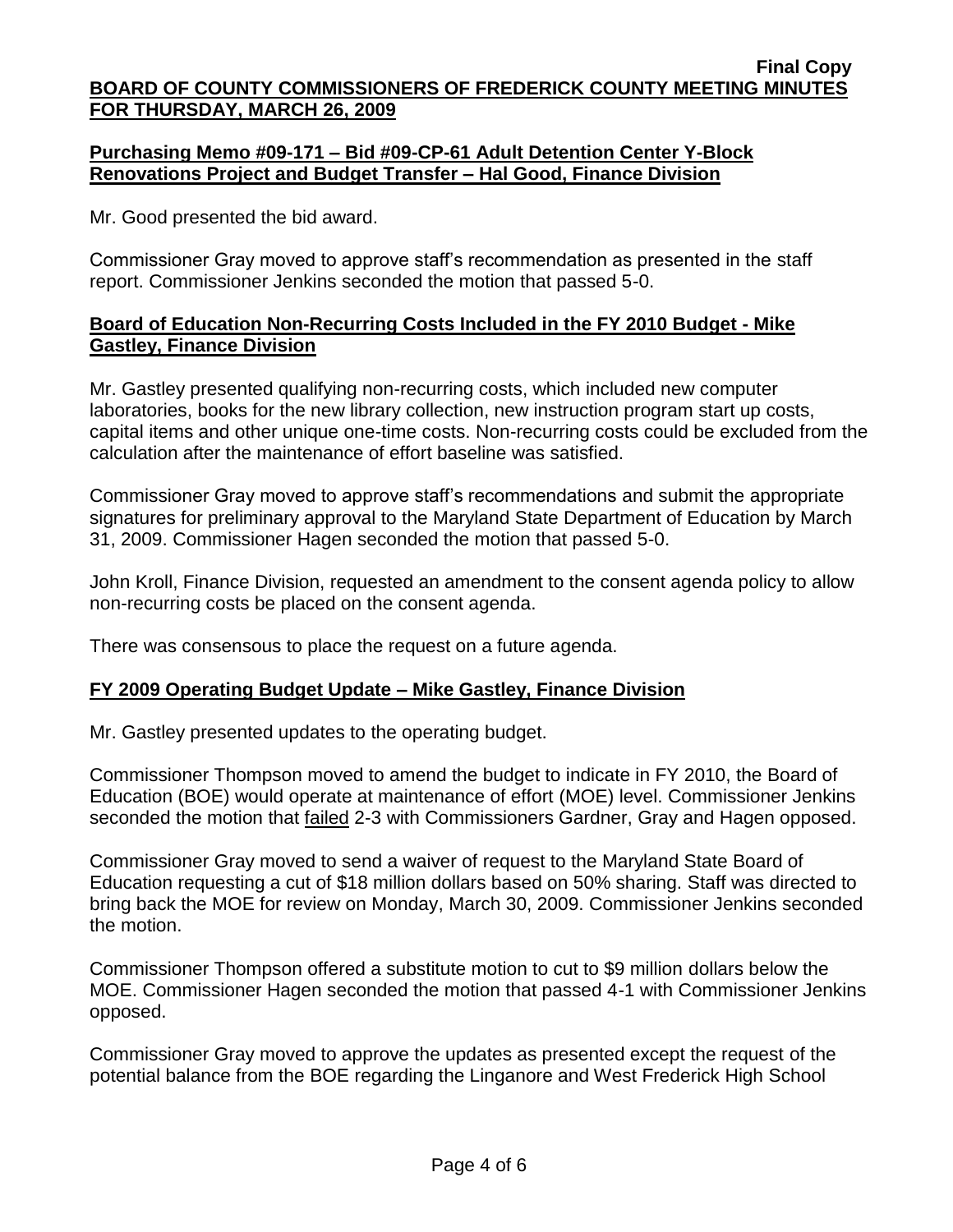projects. Commissioner Hagen seconded the motion that passed 4-1 with Commissioner Thompson opposed.

Ray Barnes, Frederick County Public Schools, presented information regarding School Construction Amendment #09-12, which was pulled from the consent agenda. He advised the Board there would be no ramification if the Board wished to hold off on approving for up to two weeks.

Commissioner Hagen moved to hold for one to two weeks before submitting it. Commissioner Gardner seconded the motion that passed 3-2 with Commissioners Jenkins and Thompson opposed.

## **Resolution to Establish the Frederick County Sustainability Commission - Hilari Varnadore, Office of Environmental Sustainability**

Ms. Varnadore presented information regarding a proposed resolution that would formally establish the Frederick County Sustainability Commission.

Commissioner Hagen moved to approve Resolution #09-02 as presented in the staff report. Commissioner Gray seconded the motion that passed 3-2 with Commissioners Jenkins and Thompson opposed.

(A copy of Resolution #09-02 can be obtained in the County Manager's office or from the county's website, [www.co.frederick.md.us.](www.co.frederick.md.us))

### **Strategic Plan Quarterly Report – Update on Goals/Objectives – Barry Stanton, Office of the County Manager**

This item was rescheduled to Thursday, April 30, 2009.

(Commissioner Hagen left the meeting.)

# **LEGISLATIVE ISSUES**

John Mathias, County Attorney, presented updates to legislative issues.

It was noted Senate Bill 1009, which prohibited Maryland Department of Energy from giving a permit for incinerator site within a certain distance of a park area, was introduced this week.

Commissioner Jenkins moved to submit a response stating the Board objected to the waste to energy bill especially as it did not move through the county's process and also noting the Board would be in budget hearings the week the bill was scheduled to be heard. Commissioner Gray seconded the motion that passed 4-0 with Commissioner Hagen absent.